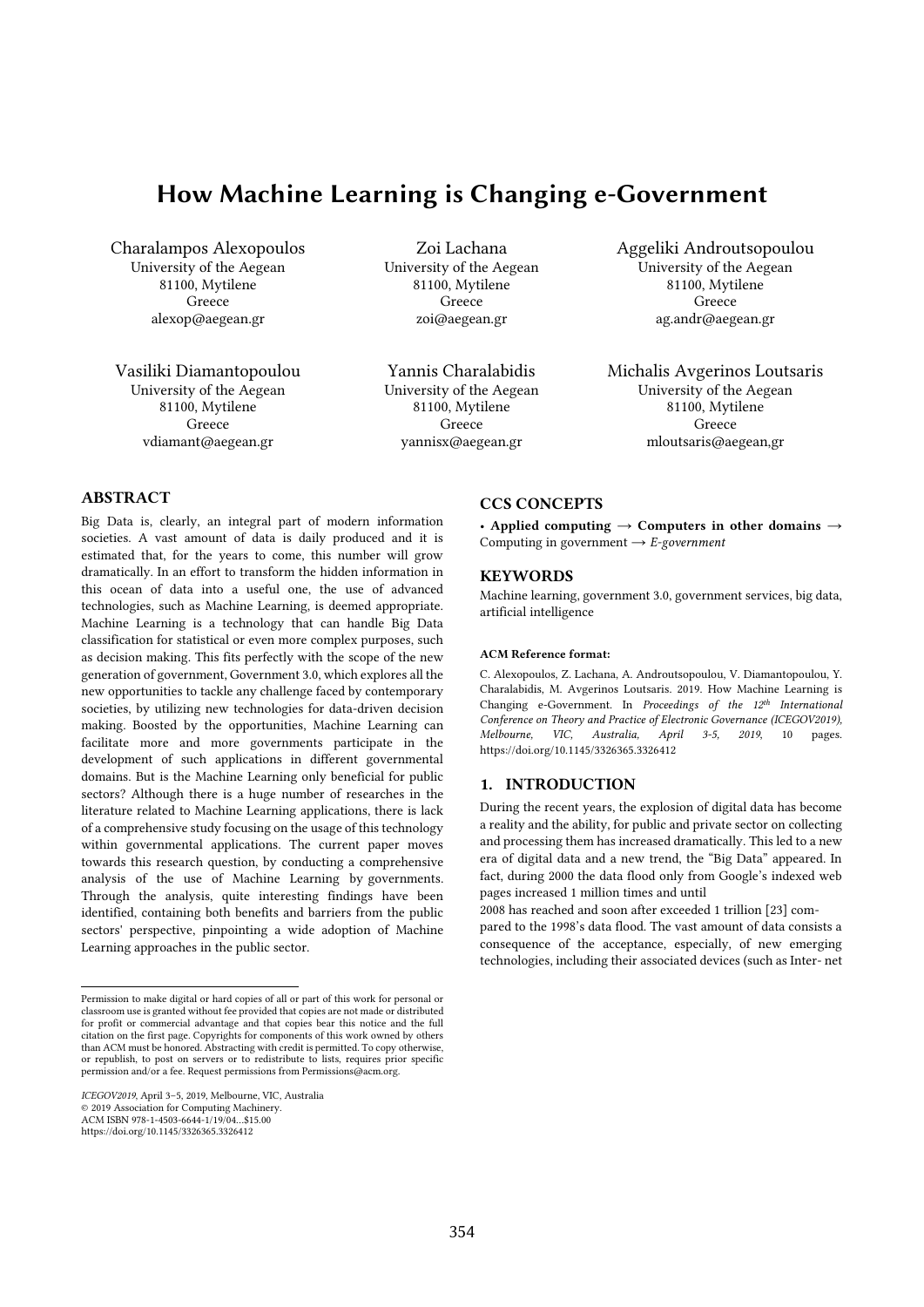of Things (IoT) applications which facilitate the generation of data through applications, sensors, etc.) [24] and social net- working applications such as Twitter, Facebook e.tc. (allowing users to create content and amplify also the huge web volume) [23]. But collecting data is not enough. When someone refers to "Big Data" we can easily understand that the capabilities of processing, analyzing, storing and even understanding these datasets is impossible without letting the machines help us. It is argued that the key on processing Big Data is the Artificial Technology (AI). AI consists the way of transforming computers into intelligent machines [4] through the abilities of learning and perception [25].

At the same time, and with the broader evolution of electronic government, whose main scope [1] is to integrate the new, disruptive ICT developments with the established ICTs for policy making and evidence-based decision, new trends have emerged in the public sector. Big Data, Blockchain Technologies, AI and particularly ML Algorithms are some of the technologies used for modernizing the previous services providing by governments [1, 2]. For many years, there has been an extensively use of AI techniques for enhancing decision making quality and for solving problems in different industries. The utilization of a variety of machine intelligence types, such as robotics, natural language comprehension, ML and neural net- works, can contribute to this purpose [63]. Generally, ML can be defined as the field of study that allows the machines to learn with no use of explicit programming [3]. As Abbod et al. mentioned [27] "Learning can be used to train a machine, so that it optimizes its rule base in a model and then new parameters maybe tested in that model".

Previous research mapping has indicated that, various ML techniques are being used, in the public sector [3]. The usability of them can be met also into different domains in order for an automated data analysis to be achieved due to the sheer of volume of the accumulated data [1, 2]. In fact, tools suitable to analyze and explore big data include ML techniques, and in particular surrogate models [77]. Chui T. K. et al. [3] and Pereira et al. [1] mentioned that a variety of complex problems addressed in contemporary societies can be tackled through the use of ML techniques (such as classification, decision making and face detection). However, a series of challenges exist in the utilization of ML in the e-Government field. Therefore, a further analysis of ML is required, including ML's capabilities and benefits, in order to determine all key factors of the adoption of this technology in the public sector. This research contributes towards this purpose, as a review in the existing literature for all key characteristics of ML is implemented, including also the current landscape of ML applications in the public sector. The outcomes of this analysis, including specific cases of ML projects in the public sector, should provide a clear understanding and estimation of the added value of adopting ML in government. Hence, this study aims at the identification of the benefits and barriers that the public sector may encounter by the adoption of ML, with the view of shaping all the directions for future research in the field of Government 3.0.

The rest of this study is structured as follows: In section 2 background information is provided, necessary for landscaping

ICEGOV2019, 3-5 April 2019, Melbourne, VIC, Australia C. Alexopoulos, Z. Lachana, A. Androutsopoulou, V. Diamantopoulou, Y. Charalabidis, M. Avgerinos Loutsaris

> the field we examine. Section 3 presents our methodology which underlies our research. In section 4 a literature review is presented while sections 4 and 5 present our research's results. Finally, in section 6 suggestions and further research steps are presented.

## 2. BACKGROUND

The term "Big Data" was first appeared by John Mashey [26] in 1998 and, during the same year, the first book [22] mentioned that Big Data and mining were relevant, was, also, revealed [23]. Two years later, we can find the first paper with the term Big Data written in the title [26]. However, as Gandomi and Haider [45] mentioned, the term Big Data was intensely spread after 2011 with a peek on 2013 and until 2015 there were many different definitions focusing either on what Big Data does or what it is. Big Data is, also, characterized by 6V's; i.e. Volume, Variety, Velocity [49, 48, 50, 51, 23], Variability, Value and Veracity [48, 45, 23]. We can realize that Big Data is a new term and refers to the datasets which are difficult, or even impossible, to manage with the use of traditional and common ways or even simple data mining tools. Specifically, except Big Data Analytics [46, 43, 47, 48], Big Data Mining [23, 42] can, also, be used for creating value of the data by extracting useful information from these large datasets or streams of data. E-Government could achieve its next generation towards data-driven and evidence-based decisions and policy-making [1], by trans- forming Big Data into useful information through advanced data processing techniques. Considering also the huge amount of big, open and linked governmental data, we can conclude that advanced techniques can be considered as a requisition for public sector to complete their goals.

Big Data Computing is a powerful paradigm of enabling scientists on tackling challenges in many different disciplines and is, also, a market of many billion dollars [30]. ML consists an important technology for processing Big Data. "Big Data Machine Learning" has been used widely in the fields of both pub- lic and private sector. ML has flourished in the '90s [56] and was first used in the field of Statistical Science, while there were made attempts to learn a computer how to play games. In this period of time, ML algorithms were designed for a variety of purposes, such as speech recognition, but also for providing data-driven answers to vexing questions [10]. According to Chui K. T. et al. [3], there are four types of ML: Un-supervised learning (unlabeled training data), which commonly applied algorithms for supervised learning are Decision Trees, Support Vector Machines (SVM), Naïve Bayes, Neural Networks and Maximum Entropy (ME), Supervised Learning (labeled training data in type), Semi – supervised Learning (few labeled and many unlabeled data in type) and Reinforcement Learning – a totally different type and its main goal it to learn how to control data [54, 3]. ML's field is organized around three primary re- search objectives, Task – Oriented Studies, Cognitive Simulation and Theoretical Analysis [52]. Literature provides a huge amount of ML models and few examples among all are "classification and regression trees", " neural network" (Multilayer Perceptor),"Bayesian Neural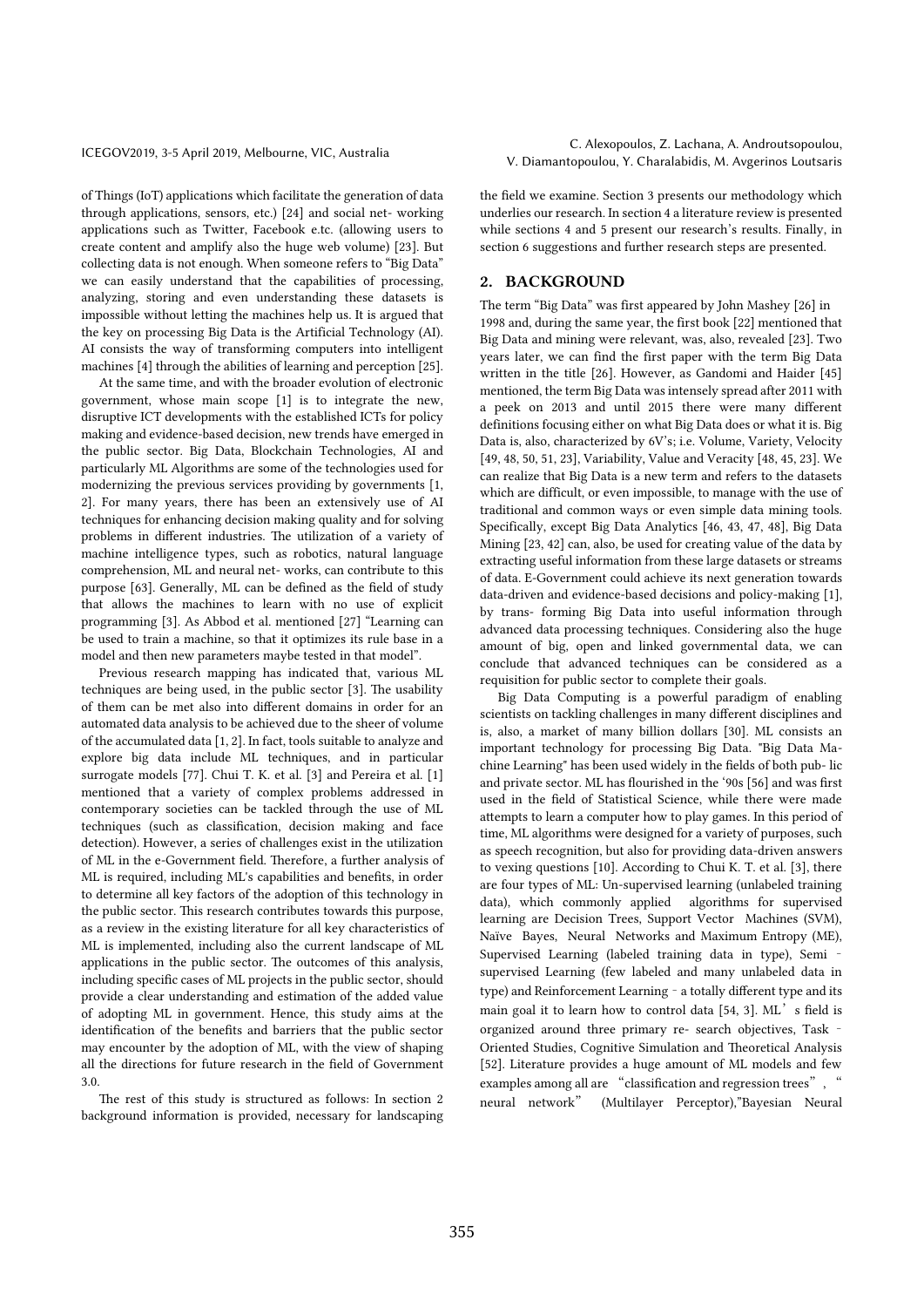network", "support vector Regression, K- nearest neighbor model "(KNN) and "Gaussian Processes".

There are many techniques in literature, which can be used for the development of an ML model. Petter Jeffcock [53] captures four of them:

- Regression These algorithms are being used for numeric predictions
- Classification Enables the membership detection among a known class
- Clustering Logical Grouping of mass of data
- Anomaly Detection Identification of rare/ different items among a dataset considering the data majority

The continuous advance of ML is crucial in many fields such as cybersecurity and scientific discovery as well as in multiple business domains [29]. For example, the topic modeling and the collaborative filtering algorithms (ML algorithms) are often used for the improvement of users' experience and for revenue increasing [31, 32, 33, 34]. ML is used for information extraction from a raw of data and it can be used for a variety of purposes (e.g. prediction, understanding) [44]. Matt Leonard [78] pinpoints that over the past two years (2016 -2018) governments have increasingly outline Machine Learning as a research priority for a better understanding of governments data and implementing more efficient government solutions. When it comes to government, ML algorithms can help in the identification of significant factors and yet not defined interrelations and as such can be used to decrease the complexity of societal phenomena that are related with policy problems. To this direction, predictive modelling is defined as the analysis of large data sets to make inferences or identify meaningful relationships that can be used to better predict future events [69]. ML techniques in predictive modeling are used for the analysis of both current and historical facts for predictions making either for future or unknown events. For example, ML algorithms, in combinations with clustering techniques, can contribute to the structure of the online information, and the use of sentiment analysis (SA) can help policymakers for decision making, by informing them about any changes in public opinion, based on current political discussion trends. Also, Natural Language Processing techniques on structured and unstructured texts, with the view of extracting from large corpora (difficult to read), can extract comprehensible, timely and direct insights for people's opinions, emerging issues, trends, behavioral, events against policy topics [70].

## 3. METHODOLOGY

The methodological approach of this research study is presented in the current section. In particular, a comprehensive review of the current landscape of ML was conducted in order to understand whether ML is beneficial, and which are the barriers hindering its adoption by the public sector. An initial review of the literature guided us to enlighten all the key characteristics of ML, with particular focus on the e-government solutions which use ML techniques. Particularly, the initial study was based on the

cautious examination of the DGRL (Digital Government Reference Library, previously named Electronic Government Reference Library (EGRL)), the Google Scholar, the IEEE Xplore, the Scopus and the Web of Science bibliographic data- bases for relevant publications, using the keywords: "machine learning government", "machine learning benefits barriers", machine learning public sector", "machine learning review". In the aforementioned bibliographic databases, forty-three (43) in total research papers were identified and guided by these, the diverse application domains of ML applications in the pub- lic sector were pinpointed.

Three research questions have been answered by this first step of the methodology:

- 1) What are the general benefits of the adoption of ML by governments?
- 2) What are the general barriers to the adoption of ML by governments?
- 3) What are the general uses of ML implementations by governments?

Since the barriers are dominating (numerically) the benefits and due to their field of nature (the research revealed that most of the barriers hide upon the data) a further research is required to explore whether these barriers prevent governments of implementing ML solutions or not. Next, further research on Horizon2020, Erasmus+ and on Connecting Europe Facility (CEF) research funding framework programmes was held for the identification of existing research projects in the field of egovernment, utilizing ML The involvement of at least one governmental organization in each project's implementation was considered as the main parameter narrowing the results. Through desk research, an analysis of the identified projects made by its Technology Readiness Level (pilot, proof of concept, large-scale implementation), application areas (according to Horizon2020 2 and Government areas 3), governmental bodies involved in the implementation of the project, and the scope of each project is presented. In the following sections, the above steps' results (e.g., applications re- view) are reported.

The second step of the methodology we followed consist of a detailed presentation of the ML projects is conducted including, also, the countries (Governments, see Table 3) involved in the implementation of each application which is the result of the second step of the methodology.

Finally, the last step of the methodology aggregates the results from the above steps are brought together.

## 4. RESULTS

## 4.1. Applications of machine learning in government

This sub-section presents an overview of the applications of ML in governmental sectors, while the subsequent sub-sections present a list of the benefits and barriers of the ML that have identified in the research papers under study. In, particular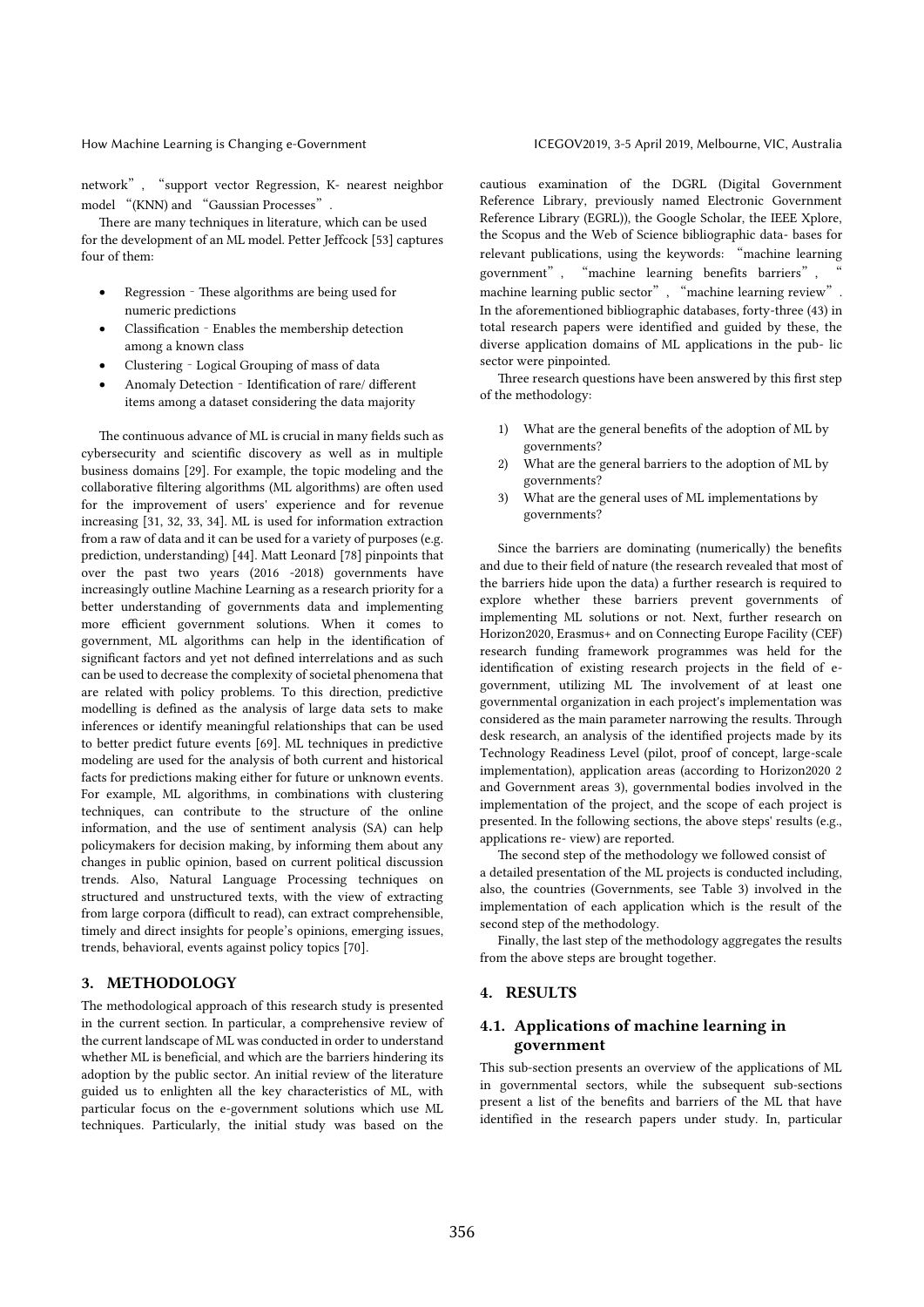Several works have been found in literature, exploring or proposing technologies, including ML techniques, for analyzing automatically the data due to their structure and their sheer volume [3] for improving the relations among citizens and governments [28].

Various ML models are, also, being used in order to classify data from social media platforms, such as Facebook and Twitter, into predefined categories [6]. As Sakai and Hirokawa mentioned [35], ML techniques can be used as support vector machine (SVM) [77] and word feature selection (SVM + FS) in order to analyze citizens' reports, for instance danger detection signs reports even by using social media reports or even for real danger detections – reports [37]. The previous techniques could achieve higher performance in detecting danger signs compared to humans considering, also, that judgment from hu- mans has a low rate of agreement [36]. Also, a promising usage of ML on the same field can be detected for political purposes [6] or for evaluation of politicians' truthfulness [39].

Tourism industry through forecasting visitor arrivals (demand indicator) can be served as a tourism reference for the public sector [41]. Using ML techniques, including more detailed data (such as road/air transport, accommodation, and art), can be beneficial for economic development [41].

In New Zealand, ML models are being used in livestock industries for the predictions of livestock estimation with biosecurity, broad applications in disease risk modelling policy and planning [40], while Wilbanks, J.T. & Topol, E.J. [14] and Kwok Tai Chui et al. [3] revealed that worldwide great efforts are being made in the field of healthcare, water pollution [6] and air pollution [38].

## 4.2. Benefits of ml applications for the public sector

Regarding the main benefits of using ML in the public sector, the ML systems are efficient, accurate, with high performance, and usable to different domains, especially for solving classification problems. The quality of the provision of governments to the citizens can be improved by high accuracy in governmental documents [9]. Furthermore, ML consists an easier and faster way for automated classification for data analysis, by reducing the cost and the complexity of alternative processes, compared to manual processes which consume a significant amount of effort and time [6, 7]. In addition, efforts are majorly devoted to different domains, especially to the domains where the influence is higher to society such as education, migration, energy, urbanization, and healthcare [3]. This is also related with another positive aspect of ML, i.e. scalability, as reusability of ML models is considered very high [8,10,11].

Sentiment Analysis (SA) using ML is a technique capable of enhancing the interactivity, and thus the relationship between governments and citizens. SA has the ability to eliminate possible criticalities among the two parts (government and citizens) leading the first on taking the right decisions and actions [74]. Considering social media, SA allows governmental organizations to identify and understand citizens' needs while enabling citizens

## ICEGOV2019, 3-5 April 2019, Melbourne, VIC, Australia C. Alexopoulos, Z. Lachana, A. Androutsopoulou, V. Diamantopoulou, Y. Charalabidis, M. Avgerinos Loutsaris

on affecting either the service delivery or the implementation of any new service or allows them to identify new innovations for services that already exist [73]. Table 1 summarizes the benefits of the adoption of ML, analyzed in specific topics related to government services, pinpointing at the research, where these benefits are cited.

## Table 1: Potential Benefits of ML

| <b>TOPIC</b>                                       | <b>DETAILS</b>                                                                                                                                                                                                                                                                                                                                                                                                             | REFERENCES     |
|----------------------------------------------------|----------------------------------------------------------------------------------------------------------------------------------------------------------------------------------------------------------------------------------------------------------------------------------------------------------------------------------------------------------------------------------------------------------------------------|----------------|
| Efficiency                                         | The pervasiveness of the digital<br>information age further leads to the<br>generation of big data as well as big<br>government data, at a faster rate, thus<br>making manual data analysis and<br>interpretation impossible. ML does not<br>only automate the analysis of big<br>government data but also can provide<br>data-driven answers to vexing questions<br>and even can help in the creation of new<br>theories. | $[11]$         |
| Accuracy                                           | The results of ML systems, irrespec-tive<br>of the used techniques, are more<br>accurate, since ML can process big<br>government data and no intervention<br>from either knowledge engineers or<br>domain experts is required.                                                                                                                                                                                             | [8, 9, 10]     |
| Performance &<br>Process<br>Simplification         | ML consists an easier and faster way for<br>automated classification to analyse data<br>when compared to manual process<br>which would con-sume a significant<br>amount of time and effort by reducing<br>the cost and the complexity of<br>alternative pro- cesses.                                                                                                                                                       | [6, 7]         |
| Flexibility                                        | ML efforts are majorly devoted to<br>different domains especially to the more<br>influencing applications to the society<br>such as healthcare, energy crisis,<br>education, food security, overfishing,<br>environmental pollu-tion, migration<br>crisis, urbanization, and water security.                                                                                                                               | [3, 5]         |
| Multi-<br>dimensional                              | Multi-dimensional and multi-variety<br>data can be handled through ML ei- ther<br>in dynamic or even in uncertain<br>environments.                                                                                                                                                                                                                                                                                         | $[13]$         |
| Team - Based<br>& Mixed-<br>Initiative<br>Learning | New ML methods are capable of<br>collaboratively works with humans<br>analysing complex datasets. Machines<br>could extract information from massive<br>data while humans could suggest new<br>hypotheses and generate explanations<br>based on the information extracted from<br>the machines.                                                                                                                            | $[5]$          |
| Data<br>Utilization                                | Although a huge amount of government<br>data is already open and online, in many<br>cases, societies, currently, have not the<br>mechanisms, or laws or even cultures to<br>benefit from them. An ML system can be<br>beneficial concerning their utilization<br>and exploitation                                                                                                                                          | $[5]$          |
| Continuous<br>Improvement                          | ML systems have the capability of the<br>continuous "self-improvement" by using<br>historical data.                                                                                                                                                                                                                                                                                                                        | $[12]$         |
| Scalability                                        | There are techniques that can be used in<br>a ML model in order for it to be<br>upgraded and used for several reasons<br>(such as numeric predictions and<br>decision making)                                                                                                                                                                                                                                              | [3, 8, 10, 11] |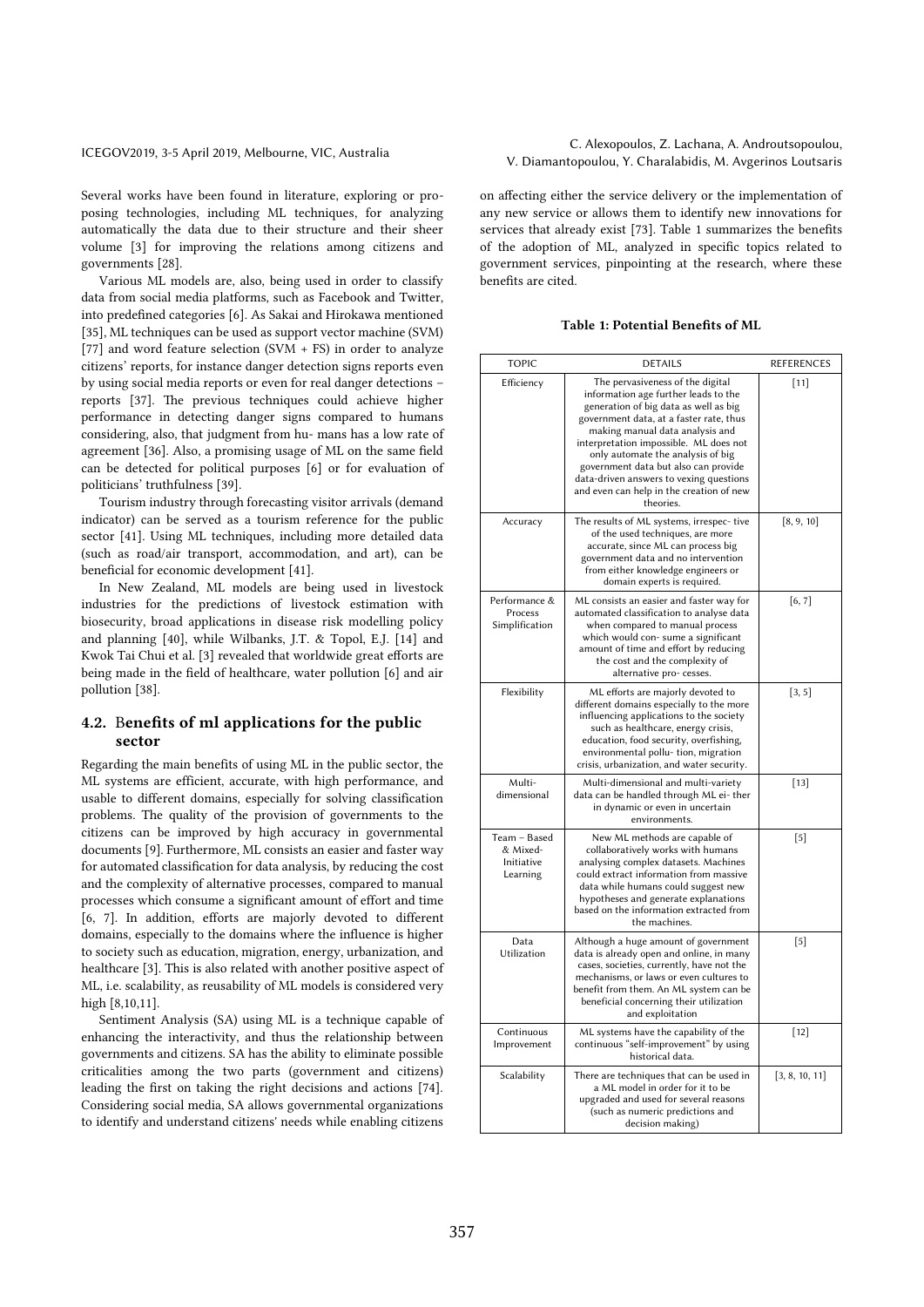## 4.3. Challenges of using machine learning in government

In the utilization of ML in government there are also limitations which are primarily imposed by the nature of the data analyzed and may lead to misleading results. Both the development of a ML model and the data processing may cost a significant amount of time, considering that, for the former, there are no specific techniques to be followed, while in many cases a variety of techniques have to be tested and, for the latter, the amount of data may be tremendous. Table 2 summarizes the challenges using ML in government services.

| <b>TOPIC</b>                                                             | <b>DETAILS</b>                                                                                                                                                                                                                                               | <b>REFERENCES</b> |
|--------------------------------------------------------------------------|--------------------------------------------------------------------------------------------------------------------------------------------------------------------------------------------------------------------------------------------------------------|-------------------|
| Privacy &<br><b>Ethical Issues</b>                                       | In many cases (e.g. healthcare) the<br>collection of personal data, the<br>ownership of personal data and the<br>benefits of their processing leads to<br>privacy and ethical issues                                                                         | $\lceil 5 \rceil$ |
| Combination of<br>Various ML<br>Techniques                               | In many cases, based on which action to<br>be taken and when to be taken, various<br>ML techniques are needed to be tried for<br>the extraction of better and proper<br>results. So in many cases a significant<br>amount of time may be needed.             | $[20]$            |
| Legal Issues -<br><b>GDPR</b> (General<br>Data Protection<br>Regulation) | ML depends upon collecting and<br>processing data from society. This data,<br>in many cases, is explicitly sensitive (e.g.,<br>racial origin, reli-gious, health data,<br>ethnic origin).                                                                    | [61, 62]          |
| Quality and<br>Quantity of<br>Data                                       | Lack of data (geographical data) or even<br>accessed data may not be rep-<br>resentative and, in cases of predic-tions,<br>barriers can be found decreas- ing the<br>quality and quantity of the ML system.                                                  | [16, 17]          |
| Unstructured<br>Data                                                     | Unstructured data are a major chal-<br>lenge in the usage of ML if we con-sider<br>the different regional lan-guages.                                                                                                                                        | [16, 1, 7, 21]    |
| Interpretation of<br>results                                             | Interpretation of results is also a ma-jor<br>challenge to determine the effec-<br>tiveness of ML algorithms. Alt-hough an<br>ML algorithm can extract results<br>correctly, their interpretation may not be<br>proper and subject to the human factor.      | $[18]$            |
| Information<br>Overload                                                  | The computational power in combination<br>with big data is less efficiency since ML<br>processes should be capable of removing<br>and neglecting data in order to enjoy a<br>finite and reasonable computation time.                                         | [3, 17, 21]       |
| Heterogeneity<br>of Data                                                 | Heterogeneity of data (e.g. writing styles<br>or different vocabularies) is a challenge<br>for ML because it can lead to wrong<br>results                                                                                                                    | $[19]$            |
| Availability of<br>Data                                                  | In many cases there can be found<br>difficulties of gaining regulatory<br>approval of accessing data (for instance<br>in healthcare), or even lack of data<br>(geographical data) in order for a ML<br>system to be properly trained for quality<br>results. | [14, 15]          |

## Table 2: Potential Challenges of ML

The grand challenges that ML usage in government are confronted are related with the quality and quantity of data [16, 17]. If we also considered the existence of different regional languages, heterogeneity and unstructured data [16, 17] raises the complexity of ML tasks. Two contradictive challenges oc- cur; the one is lacking relevant data for processing [14, 15], whereas in some cases too much data is produced leading to information overload problems [17, 3] Data sets may include sensitive data (e.g. health records) whose acquisition and pro- cessing is prohibited by third parties without proper permis- sion. Although by removing sensitive data from datasets will solve the legal issues, no one can ensure proper predictions from the ML model without these types of data (e.g., postal code can reveal racial information and loan defaulting) [61].

With regard to legal, ethical barriers, we identified difficul- ties of gaining regulatory approval of accessing data (for in- stance, in healthcare or geographical data) or even when lim- ited access is permitted, data may not be representative or in- complete. Unstructured data consist a major challenge in the usage of ML (e.g. if we think of the different regional languages) and in combination with the limited computational power and the Big Data, the efficiency loss may be unavoidable.

## 5. LANDSCAPING MACHINE LEARNING PROJECTS IN E-GOVERNMENT

This section a detailed presentation of the identified projects, as resulted from the second step of our methodology. It has been revealed that the number of public sector organizations which are being involved to the implementation of ML solutions is continuously growing. Their intended result moves to- wards the exploitation of the advantages that ML implementations can provide to those services.

Particularly, we identified 18 projects including projects that started from 2011 or later 2018. Generally, there are few cases of ML usage by governments; the most relevant of them are presented on Table 3. In particular, this study is focused on the analysis of the projects from the perspective of their TR Level (Technology Readiness Level), the application areas they cover and the contributed governmental organizations in the projects' implementation, by including the name of the countries that these governmental organizations represent. The analysis of the projects based on the three abovementioned criteria, results in the following observations:

- 4) Considering the Technology Readiness Level, the majority of the projects fall into the second category among the three different groups in which they were categorised: (a) proof of concept, (b) pilot applications and (c) large-scale implementations.
- 5) Flexibility as one of the key benefits of the ML applications identified in the previous step of the methodology is verified, since a multitude of application do- mains have been revealed from the analysis. The diverse sectors covered by the projects are as follows: Health, Energy, Transport, Society, Climate, ICT Research & Innovation, Entrepreneurship, Culture, Social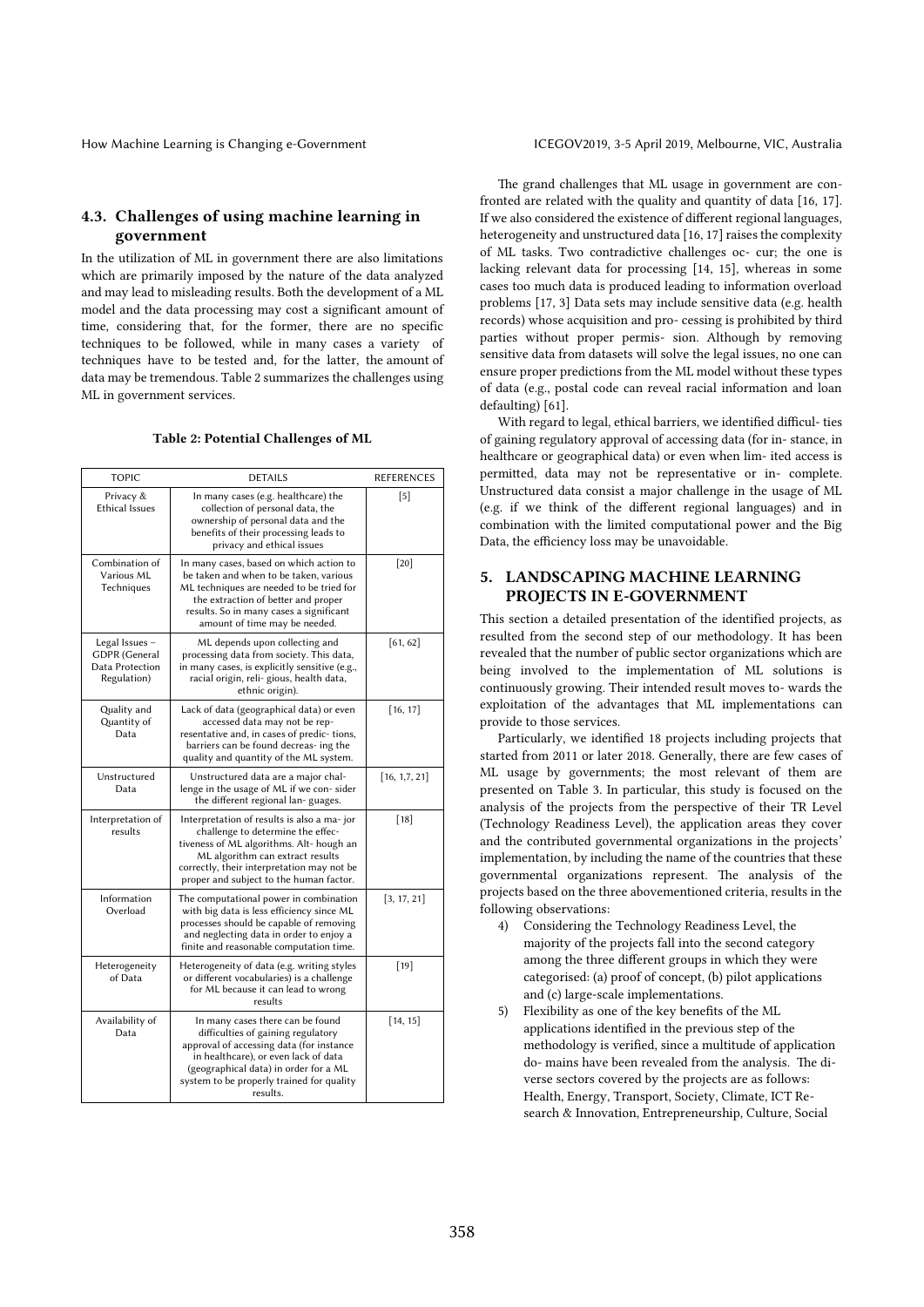## ICEGOV2019, 3-5 April 2019, Melbourne, VIC, Australia C. Alexopoulos, Z. Lachana, A. Androutsopoulou, V. Diamantopoulou, Y. Charalabidis, M. Avgerinos Loutsaris

Sciences & Humanities, Industry, Environment, Food and Agriculture, Finance, Future of Europe, Transparency, Legislation, Education, Security.

- 6) In all projects, there is a cooperation among governmental and private organizations for their implementation and in most of the cases, governmental organizations contribute as pilots.
- 7) Although the majority of ML initiatives, as we mentioned above, are being implemented with the cooperation among public and private sector, the solutions can be beneficial for both sectors.
- 8) Until now, all ML initiatives are mainly used as supporting systems for data-driven decision-making solutions.
- 9) In most of the cases, two or more governmental organizations from different countries cooperated for the implementation of an ML initiative.

## Table 3: Machine Learning projects in e-Government

| Project Title                                                                                          | TRL<br>Level | Application<br>Areas                                                    | Govern<br>ments                              | Scope                                                                                                                                                                                                                                                                                                                         |
|--------------------------------------------------------------------------------------------------------|--------------|-------------------------------------------------------------------------|----------------------------------------------|-------------------------------------------------------------------------------------------------------------------------------------------------------------------------------------------------------------------------------------------------------------------------------------------------------------------------------|
| Policy<br>Gadgets<br>Mashing<br>Underlying<br>Group<br>Knowledge<br>in Web 2.0<br>Media<br>(PADGETS)   | Pilot        | Energy,<br>Entrepreneur<br>ship, Health,<br>Finance                     | Greece,<br>Slovenia<br>, Italy               | Design, develop<br>and deploy a<br>prototype tool- set<br>to allow pol-icy<br>makers to<br>graphically create<br>web applications,<br>deployed in Web<br>2.0 media.                                                                                                                                                           |
| EU<br>Community                                                                                        | Pilot        | Energy,<br>Entrepreneur<br>ship &<br>Innovation,<br>Future of<br>Europe | Europea<br>n Union                           | Combination of<br>social media<br>interactions,<br>qualified<br>contributors,<br>document<br>curation, visual<br>analysis plus<br>online and offline<br>trust- building<br>tools for the<br>provision of better<br>policy options to<br>decision makers.                                                                      |
| Policy<br>Formulation<br>and<br>Validation<br>through non<br>moderated<br>crowdsourci<br>ng<br>(NOMAD) | Pilot        | Energy,<br>Health,<br>Transparency                                      | Greece,<br>Austria.<br>United<br>Kingdo<br>m | Introduction of<br>new dimensions<br>into the experience<br>of policy making<br>by providing<br>decision-makers<br>with fully<br>automated<br>solutions for<br>content search,<br>selection<br>acquisition,<br>categorization and<br>visualization that<br>work<br>in a collaborative<br>form in the policy-<br>making arena. |
| EU-wide Le-<br>gal Text<br>Mining                                                                      | Pilot        | Legislation                                                             | Greece,<br>Austria                           | Seamless and<br>inclusive access to<br>legal information                                                                                                                                                                                                                                                                      |

| using Big<br>Data<br>Processing<br>Infra-<br>structures,<br>delivering<br>Advanced<br>Ser-vices<br>for Citizens,<br><b>Businesses</b><br>and<br>Administrati<br>ons<br><b>MANYLAW</b><br>S |                                      |                                                      |                                                                                                          | across EU and<br>improve the<br>efficacy of decision<br>making in<br>legislative<br>procedures<br>operated by<br>governmental<br>organizations.                                                                                                                                                                                                                                                                                        |
|--------------------------------------------------------------------------------------------------------------------------------------------------------------------------------------------|--------------------------------------|------------------------------------------------------|----------------------------------------------------------------------------------------------------------|----------------------------------------------------------------------------------------------------------------------------------------------------------------------------------------------------------------------------------------------------------------------------------------------------------------------------------------------------------------------------------------------------------------------------------------|
| Recognition<br>and<br>Enrichment<br>of Archival<br>Documents<br>(READ)                                                                                                                     | Large<br>Scale<br>Implemen<br>tation | Culture<br>(Historical,<br>Handwritten<br>documents) | Greece,<br>Finland,<br>Ger-<br>many,<br>Switzer-<br>land                                                 | Implementation of<br>a Virtual Re-<br>search<br>Environment<br>where archivists.<br>humanities<br>scholars, computer<br>scientists and<br>volunteers can<br>boost research.<br>innovation,<br>development and<br>usage of cutting<br>edge technology<br>for the automated<br>recognition<br>,transcription,<br>indexing and<br>enrichment of<br>handwritten<br>archival<br>documents.                                                  |
| SIMplifying<br>the<br>interaction<br>with Public<br>Administrati<br>on Through<br>Information<br>technology<br>for Citizens<br>and<br>cOmpanies<br>SIMPATICO                               | Pilot                                | Society (e-<br>ser-vices)                            | Italy,<br>United<br>Kingdo<br>m,<br>Spain                                                                | SIMPATICO's<br>"learning by<br>doing" approach<br>will use this<br>information and<br>match it with user<br>pro- files to<br>continuously<br>adapt and improve<br>interactions with<br>the public services.<br>All the collected<br>information on<br>public services and<br>procedures will be<br>made available<br>within<br>Citizenpedia, a<br>collective<br>knowledge<br>database released<br>as a new public<br>domain re-source. |
| MOBINET:<br>the Eu-wide<br>e-market<br>place of<br>mobility<br>services for<br>businesses<br>and end<br>users<br>/MOBINET                                                                  | large<br>scale<br>implemen<br>tation | Transport                                            | United<br>Kingdo<br>m,<br>Greece,<br>Italy,<br>Finland,<br>Holland,<br>Den-<br>mark.<br>Norway,<br>Spain | Development,<br>deployment and<br>operation of the<br>technical and<br>organisational<br>foundations of an<br>open, multi-<br>vendor platform<br>for Europe-<br>wide mobility<br>services)                                                                                                                                                                                                                                             |
| Pericles:<br>Promoting<br>and<br>Enhancing<br>Re- use of                                                                                                                                   | Proof of<br>Concept                  | Culture                                              | United<br>Kingdo<br>m,<br>Belgium                                                                        | PERICLES aims to<br>address the<br>challenge of<br>ensuring that<br>digital content                                                                                                                                                                                                                                                                                                                                                    |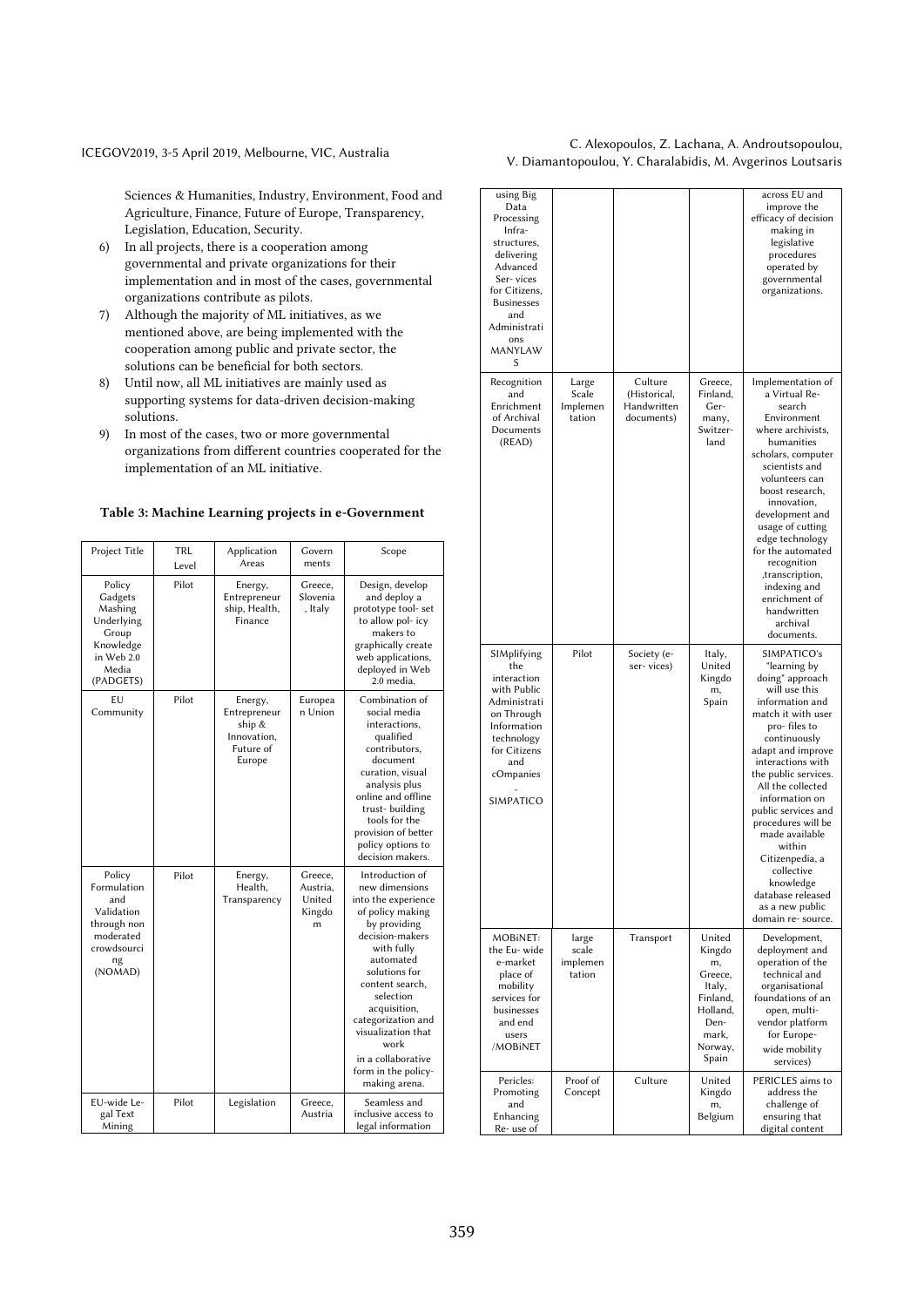## How Machine Learning is Changing e-Government ICEGOV2019, 3-5 April 2019, Melbourne, VIC, Australia

| Information<br>throughout<br>the Content<br>Lifecycle<br>taking<br>account of<br>Evolving<br>Semantics<br>(Pericles)                                                                                                                                           |                                       |                                                        |                                                                                                               | remains accessible<br>in an environment<br>that is subject to<br>continual change.                                                                                                                                                                                                               |
|----------------------------------------------------------------------------------------------------------------------------------------------------------------------------------------------------------------------------------------------------------------|---------------------------------------|--------------------------------------------------------|---------------------------------------------------------------------------------------------------------------|--------------------------------------------------------------------------------------------------------------------------------------------------------------------------------------------------------------------------------------------------------------------------------------------------|
| <b>EURECA</b>                                                                                                                                                                                                                                                  | Large-<br>Scale<br>Implemen<br>tation | ICT Research<br>and<br>Innovation,<br>Health           | United<br>Kingdo<br>m, The<br>Europea<br>n<br>Institute<br>For<br>Innovati<br>on<br>Through<br>Health<br>Data | <b>EURECA</b> aims to<br>build soft-ware<br>solutions to<br>improve<br>interoperability<br>among existing<br>data systems, such<br>as clinical trials<br>and electronic<br>health record<br>systems                                                                                              |
| <b>INFRALERT:</b><br>LINEAR<br>INFRASTRU<br><b>CTURE</b><br><b>EFFICIENC</b><br>Y<br><b>IMPROVEM</b><br>ENT BY<br><b>AUTOMATE</b><br>D<br>LEARNING<br><b>AND</b><br>OPTIMISED<br><b>PREDICTIV</b><br>Ε<br>MAINTENA<br>NCE<br>TECHNIQU<br>ES<br>(INFRALERT<br>) | Pilot                                 | Transport<br>(Road<br>Network,<br>Railroad<br>Network) | Portugal<br>Sweden                                                                                            | Development of an<br>expert-based<br>information<br>system to support<br>and auto- mate<br>infrastructure<br>management from<br>measurement to<br>maintenance.                                                                                                                                   |
| X5GON:<br>Cross<br>Modal,<br>Cross<br>Cultural,<br>Cross<br>Lingual,<br>Cross<br>Domain,<br>and Cross<br>Site Global<br>OER<br>Network-<br>Artificial<br>Intelligence<br>and Open<br>Educational<br>Re-sources<br>(X5GON)                                      | Pilot                                 | Education                                              | Slovenia                                                                                                      | Solution helping<br>users/students<br>find what they<br>need not just in<br>OER repositories,<br>but across all open<br>educational re-<br>sources on the<br>web.                                                                                                                                |
| STREAM-<br>LINE                                                                                                                                                                                                                                                | Pilot                                 | Social<br>Sciences and<br>Humanities,<br>Society       | Ger-<br>many,<br>Hungar<br>y                                                                                  | Addresses the<br>competitive ad-<br>vantage needs of<br>European online<br>mediabusinesses(E<br>OMB) by<br>delivering fast re-<br>active analytics<br>suitable in solving<br>a wide array of<br>problems,<br>including ad-<br>dressing customer<br>retention,<br>personalised<br>recommendation, |

|                                                                                                                                                                                                                                         |                                      |                                                                                                                                                                                                                                                                                              |                                                                               | and more broadly<br>targeted services.                                                                                                                                                                                                                                                                                                                                            |
|-----------------------------------------------------------------------------------------------------------------------------------------------------------------------------------------------------------------------------------------|--------------------------------------|----------------------------------------------------------------------------------------------------------------------------------------------------------------------------------------------------------------------------------------------------------------------------------------------|-------------------------------------------------------------------------------|-----------------------------------------------------------------------------------------------------------------------------------------------------------------------------------------------------------------------------------------------------------------------------------------------------------------------------------------------------------------------------------|
| A Holistic,<br>Innovative<br>Framework<br>for Design,<br>Developmen<br>t<br>and<br>Orchestratio<br>n of 5G-<br>ready<br>Applications<br>and<br>Network<br>Services<br>over Sliced<br>Programma<br>ble<br>Infrastructu<br>re<br>/MATILDA | Pilot                                | <b>ICT</b> Research<br>and<br>Innovation                                                                                                                                                                                                                                                     | Greece                                                                        | Design and<br>implementation of<br>a holistic 5G end-<br>to-end services<br>operational frame-<br>work tackling the<br>lifecycle of design,<br>development and<br>orchestration of<br>5G-ready<br>applications and<br>5G network ser-<br>vices over<br>programmable<br>infrastructure,<br>following a unified<br>programmability<br>model and a set of<br>control<br>abstractions |
| Big Data<br>Europe -<br>Empowering<br>Communitie<br>s with Data<br>Technologie<br>s (BIG<br><b>DATA</b><br>EUROPE)                                                                                                                      | Large<br>Scale<br>Implemen<br>tation | Health, Food<br>and<br>Agriculture,<br>Energy,<br>Transport,<br>Climate,<br>Social<br>Sciences,<br>Security                                                                                                                                                                                  | Greece,<br>ltaly,<br>Norway,<br>Spain                                         | BDE aims to build<br>an extensive<br>stakeholder<br>network spread<br>within relevant<br>communities from<br>across the<br>different SC<br>domains; cover<br>the whole process<br>of data us- age<br>within<br>each, from data<br>collection, processi<br>ng, storage and<br>visualization to<br>the development<br>of data services.                                             |
| Holistic<br>Benchmarki<br>ng of Big<br>Linked Data<br>$(HOB-BIT)$                                                                                                                                                                       | Large<br>Scale<br>Implemen<br>tation | Industry,<br>Environment<br>(Geospatial<br>Data<br>Analysis),<br>Energy<br>(Smart<br>Energy),<br>Climate<br>(Weather<br>Data<br>Analysis),<br>Society(Hum<br>an Resource<br>Management<br>, European<br>Societal<br>Challenges),<br>ICT Research<br>& Innovation<br>(Enterprise<br>Research) | Greece                                                                        | HOBBIT aims at<br>abolishing the<br>barriers in the<br>adoption<br>and deployment of<br>Big Linked Data<br>by European<br>companies, by<br>means of open<br>bench- marking<br>reports that allow<br>them to assess the<br>fit- ness of existing<br>solutions for their<br>purposes                                                                                                |
| COllaborati<br>ve<br>Managemen<br>t Platform<br>for detection<br>and<br>Analyses<br>of (Re-)<br>emerging<br>and<br>foodborne<br>out-breaks<br>in Eu-rope                                                                                | Large<br>Scale<br>Implemen<br>tation | Health, Food<br>(emerging<br>epidemics<br>research in<br>the human,<br>animal and<br>food sectors)                                                                                                                                                                                           | Den-<br>mark,<br>France,<br>Italy,<br>Nether-<br>lands.<br>UK,<br>Hungar<br>y | Integration of<br>state-of-the-art<br>strategies, tools,<br>technologies<br>and methods for<br>collecting,<br>processing and<br>analysing<br>sequence-based<br>pathogen data<br>in combination<br>with associated<br>(clinical,epidemiol<br>ogical and other)                                                                                                                     |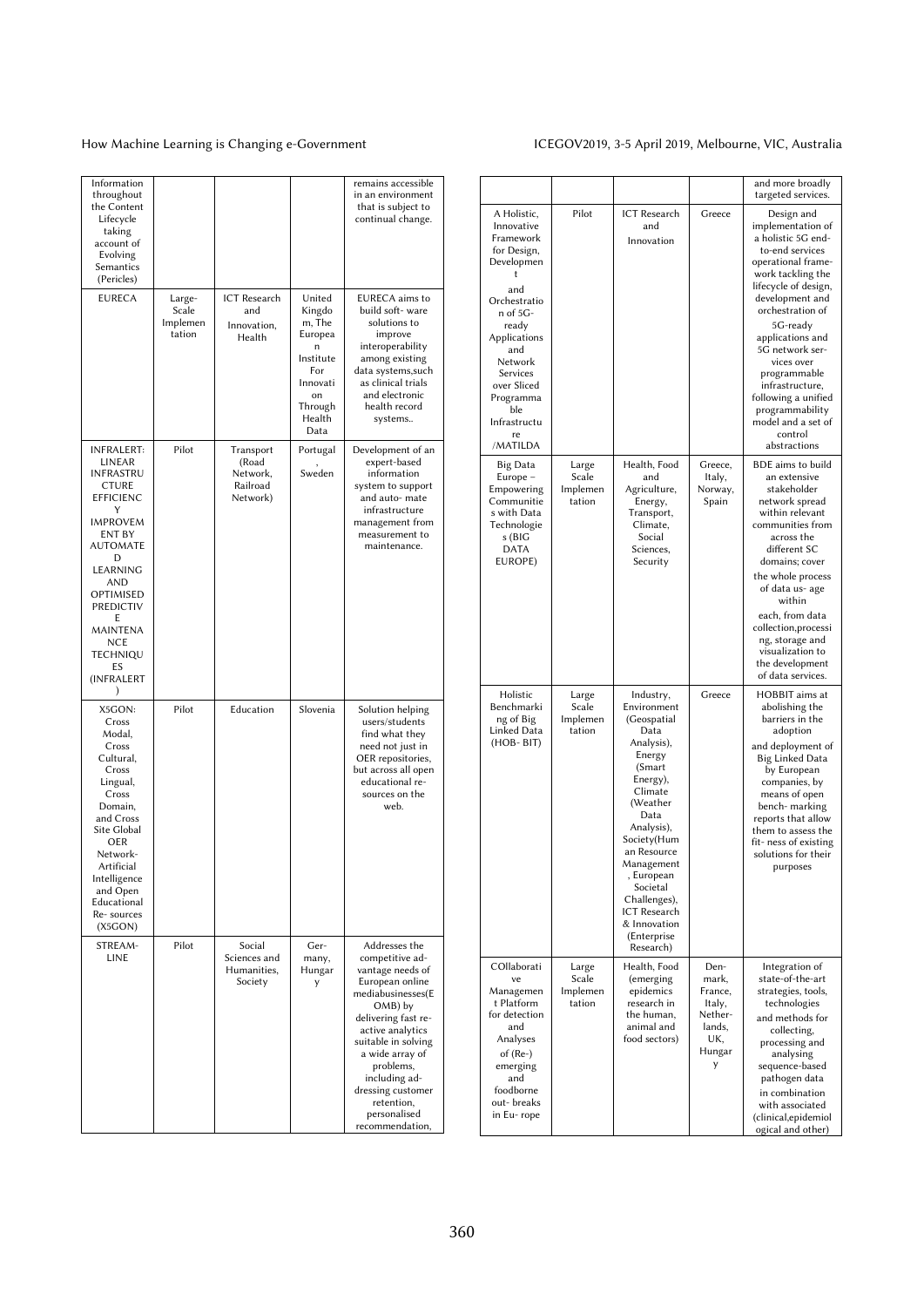| (COM-<br>PARE)                                                                                          |                                      |                                                                                                                                                                                                                    |                                                | data, for the<br>generation of<br>actionable<br>information to<br>relevant<br>authorities and<br>other users in the<br>human health,<br>animal health and<br>food safety<br>domains. |
|---------------------------------------------------------------------------------------------------------|--------------------------------------|--------------------------------------------------------------------------------------------------------------------------------------------------------------------------------------------------------------------|------------------------------------------------|--------------------------------------------------------------------------------------------------------------------------------------------------------------------------------------|
| Cyber<br>Physical<br>System<br>based<br>Proactive<br>Collaborativ<br>e<br>Maintenanc<br>e (MAN-<br>TIS) | Large<br>Scale<br>Implemen<br>tation | Industry<br>Production<br>asset<br>maintenance.<br>Transport-<br>Vehicle<br>maintenance<br>management,<br>Energy(Energ<br>v production<br>asset<br>management<br>), Health<br>(Health<br>equipment<br>maintenance) | Austria,<br>German<br>y                        | Development of a<br>Cyber Physical<br>System based on<br>Pro-active<br>Maintenance<br>Service Platform<br>Architecture<br>enabling<br>Collaborative<br>Maintenance<br>Ecosystems.    |
| SWAMI:<br>Space<br>Weather<br>Atmosphere<br>Models and<br>Indices<br>(SWAMI)                            | proof of<br>concept                  | Space,<br>Climate,<br>Environment                                                                                                                                                                                  | France,<br>United<br>Kingdo<br>m, Ger-<br>many | Provision of an<br>improved and<br>comprehensiverepr<br>esentation of the<br>neutral<br>atmosphere from<br>the sur-<br>face to 1500 km<br>altitude.                                  |

## 6. CONCLUSIONS

The scope of this study was the identification of benefits and obstacles towards the adoption of the ML innovative technology and the identification of ML approaches in the public sec- tor. To address this, a thorough review on specific databases has been conducted. Our findings indicate that ML can be used to analyze Big Data, including government's data, or even to generate new knowledge, while classification problems can be met. Despite the different available approaches for solving classification problems, the main approach is ML techniques due to the capabilities that these can provide. From the conducted analysis, it is revealed that ML is a method used in order to de- vise complex systems and, by using statistical techniques, it consists a powerful tool which can predict or support governments' decision makers. Among the most cited perks of ML us- age in government is accuracy, efficiency, scalability and flexibility.

However, the benefits that ML can provide to governments are possible limited because of the nature of data and the hu- man intervention needed for the interpretation of results, which may lead to misleading results. For the integration of different datasets categories [16] ML can create new ways to solve complex problems (sarcastic remarks) by combining, also, deep learning techniques with neural network [6] to avoid possible difficulties concerning computing power and time issues. Despite the barriers concerned by the nature of data, ML is proven to be a promising technology and the public sector can- not be excluded estimating, also, all the potential benefits pro- vided by the ML. Detailed

## ICEGOV2019, 3-5 April 2019, Melbourne, VIC, Australia C. Alexopoulos, Z. Lachana, A. Androutsopoulou, V. Diamantopoulou, Y. Charalabidis, M. Avgerinos Loutsaris

datasets (such us crime and health statistics) consist extremely useful information for decision makers and can be extracted through the ML. ML models' effectiveness can be improved by using and testing a variety of techniques and there are also many available free tools implemented for that reason [72]. Furthermore, as Alexandra Terlyga & Igor Balk [71] mentioned that governments can use ML clustering techniques to set goals to their units, based on different indicators (e.g., clustering high-level educational institutions by overall spending (Profit and Loss Statement), can lead governments on setting proper expectations.

Our study, also, revealed that a variety of applications in different domains is being implemented with all governmental organizations participating as pilots. Although a large port of the applications executed only as pilots, it is clear enough that many governments not only consider on improving their existing services, but actions are conducted towards decision making through the use of ML. Analysis of these projects, also identified the need for collaboration with private sector organizations.

One of the aspects to which further research should target is the development of frameworks for addressing the challenges of Big Data ML, such as the data's heterogeneity and the integration of datasets from different domains. Similar efforts al- ready exist and can lead governments to more accurate results for data-driven decision making [76]. Another stream of future research is to create a legal frame on how these data can used for the common good, overcoming the limitations of the usage of datasets which include sensitive information, imposed by the recent EC regulation for the protection of individuals privacy [75]

## ACKNOWLEDGMENTS

The research leading to these results is developed in the context of the Gov 3.0 Project. It has received funding from the Erasmus+ Knowledge Alliance, Project Reference No. 588306EPP-1-2017-1- EL-EPPKA2-KA.

## **REFERENCES**

- Pereira, G. V., Charalabidis, Y., Alexopoulos, C., Mureddu, F., Parycek, P., Ronzhyn, A., ... & Wimmer, M. A. (2018, May). Scientific foundations training and entrepreneurship activities in the domain of ICT-enabled governance. In Proceedings of the 19th Annual International Conference on Digital Government Research: Governance in the Data Age (p. 98). ACM.
- [2] Lachana, Z., Alexopoulos, C., Loukis, E., Charalabidis, Y. (2018, September). IDENTIFYING THE DIFFERENT GENERATIONS OF EGOVERNMENT: AN ANALYSIS FRAMEWORK
- [3] Chui, K. T., Alhalabi, W., Pang, S. S. H., Pablos, P. O. D., Liu, R. W., & Zhao, M. (2017). Disease Diagnosis in Smart Healthcare: Innovation, Technologies and Applications. Sustainability, 9(12), 2309. https://doi.org/10.3390/su9122309
- [4] Kononenko, I. (2001). Machine learning for medical diagnosis: history, state of the art and perspective. Artificial Intelligence in medicine, 23(1), 89-109.
- [5] Jordan, M. I., & Mitchell, T. M. (2015). Machine learning: Trends, perspectives, and prospects. Science, 349(6245), 255-260. [6] Patil, A. P., Doshi, D., Dalsaniya, D., & Rashmi, B. S. (2017, September).
- Applying Machine Learning Techniques for Sentiment Analysis in the Case Study of Indian Politics. In International Symposium on Signal Processing and Intelligent Recognition Systems (pp. 351-358). Springer, Cham. https://doi.org/10.1007/978-3-319-67934-1\_31
- [7] Marasco, D. E., & Kontokosta, C. E. (2016). Applications of machine learning methods to identifying and predicting building retrofit opportunities. Energy and Buildings, 128, 431-441. https://doi.org/10.1016/j.enbuild.2016.06.092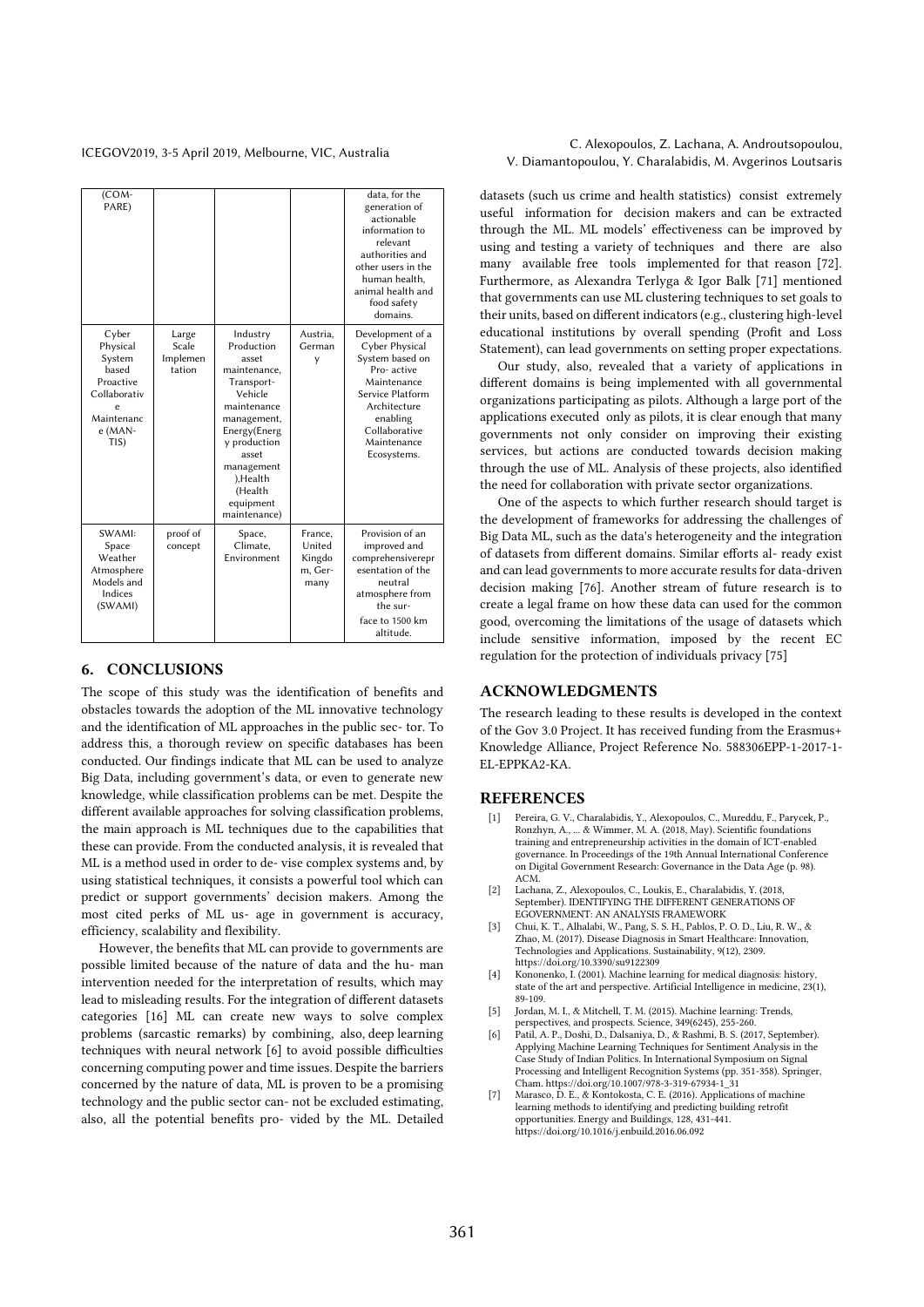## How Machine Learning is Changing e-Government **ICEGOV2019, 3-5 April 2019, Melbourne, VIC**, Australia

- [8] Sebastiani, F. (2002). Machine learning in automated text categorization.
- ACM computing surveys (CSUR), 34(1), 1-47. [9] Moldagulova, A., & Sulaiman, R. B. (2017, May). Using KNN algorithm for classification of textual documents. In Information Technology (ICIT), 2017 8th International Conference on (pp. 665-671). IEEE.
- [10] Mitchell, T. M. (2006). The discipline of machine learning (Vol. 9). Pittsburgh, PA: Carnegie Mellon University, School of Computer Science, Machine Learning Department.
- [11] Grimmer, J. (2015). We are all social scientists now: how big data, machine learning, and causal inference work together. PS: Political
- Science & Politics, 48(1), 80-83. [12] Cios, K. J., Pedrycz, W., Swiniarski, R., & Kurgan, L. A. 2007. "Supervised learning: Decision trees, rule algorithms, and their hybrids." Data mining: A knowledge discovery approach. NY: Springer Science and Business Media
- [13] Marsland, S. (2011). Machine learning: an algorithmic perspective. Chapman and Hall/CRC.
- [14] Wilbanks, J. T., & Topol, E. J. (2016). Stop the privatization of health data. Nature News, 535(7612), 345. https://doi.org/10.1038/535345a
- [15] Piscopo, A., Siebes, R., & Hardman, L. (2017). Predicting sense of community and participation by applying machine learning to open government data. Policy & Internet, 9(1), 55-75. https://doi.org/10.1002/poi3.145
- [16] Eshleman, R., & Yang, H. (2014, December). " Hey# 311, Come Clean My Street!": A Spatio-temporal Sentiment Analysis of Twitter Data and 311 Civil Complaints. In Big Data and Cloud Computing (BdCloud), 2014 IEEE Fourth International Conference on (pp. 477-484). IEEE.
- https://doi.org/10.1109/BDCloud.2014.106 [17] Netten, N., van den Braak, S., Choenni, S., & van Someren, M. (2016, March). A Big Data Approach to Support Information Distribution in Crisis Response. In Proceedings of the 9th International Conference on Theory and Practice of Electronic Governance (pp. 266-275). ACM. https://doi.org/10.1145/2910019.2910033
- [18] Sommer, R., & Paxson, V. (2010, May). Outside the closed world: On using machine learning for network intrusion detection. In Security and
- Privacy (SP), 2010 IEEE Symposium on (pp. 305-316). IEEE. [19] Torii, M., Wagholikar, K., & Liu, H. (2011). Using machine learning for concept extraction on clinical documents from multiple data sources. Journal of the American Medical Informatics Association, 18(5), 580-587.
- [20] RF Wireless World, 2012Advantages of Machine Learning | Disadvantages of Machine Learning. Retrieved from http://www.rfwireless-world.com
- [21] Suthaharan, S. (2014). Big data classification: Problems and challenges in network intrusion prediction with machine learning. ACM SIGMETRICS Performance Evaluation Review, 41(4), 70-73.
- [22] S. M. Weiss and N. Indurkhya. Predictive data mining: a practical guide. Morgan Kaufmann Publishers Inc., San Francisco, CA, USA, 1998.
- [23] Fan, W., & Bifet, A. (2013). Mining big data: current status, and forecast to the future. ACM sIGKDD Explorations Newsletter, 14(2), 1-5.
- [24] Sagiroglu, S., & Sinanc, D. (2013, May). Big data: A review. In Collaboration Technologies and Systems (CTS), 2013 International Conference on (pp. 42-47). IEEE.)
- [25] Russell, S. J., & Norvig, P. (2016). Artificial intelligence: a modern approach. Malaysia; Pearson Education Limited,.
- [26] F. Diebold. On the Origin(s) and Development of the Term "Big Data". Pier working paper archive, Penn Institute for Economic Research,
- Department of Economics, University of Pennsylvania, 2012 [27] ] Abbod, M. F., Catto, J. W., Linkens, D. A., & Hamdy, F. C. (2007). Application of artificial intelligence to the management of urological cancer. The Journal of Urology, 178(4), 1150-1156
- [28] Barcellos, R., Viterbo, J., Miranda, L., Bernardini, F., Maciel, C., & Trevisan, D. (2017, June). Transparency in practice: using visualization to enhance the interpretability of open data. In Proceedings of the 18th Annual International Conference on Digital Government Research (pp. 139-148). ACM. https://doi.org/10.1145/3085228.3085294
- [29] Huang, H. H., & Liu, H. (2014, October). Big data machine learning and graph analytics: Current state and future challenges. In Big Data (Big Data), 2014 IEEE International Conference on (pp. 16-17). IEEE. https://doi.org/10.1109/BigData.2014.7004471
- [30] Kelly, J., Floyer, D., Vellante, D., & Miniman, S. (2014). Big data vendor revenue and market forecast 2012-2017. https://wikibon.com/big-datavendor-revenue-and-market-forecast-2011-2026/
- [31] Yunhong Zhou, Dennis Wilkinson, Robert Schreiber, and Rong Pan. Large-scale parallel collaborative filtering for the netflix prize. In Algorithmic Aspects in Information and Management, pages 337–348. Springer, 2008. https://link.springer.com/chapter/10.1007/978-3-540- 68880-8\_32
- [32] David M Blei, Andrew Y Ng, and Michael I Jordan. Latent dirichlet allocation. Journal of machine Learning research, 2003. http://www.jmlr.org/papers/volume3/blei03a/blei03a.pdf
- [33] Amol Ghoting, Rajasekar Krishnamurthy, Edwin Pednault, Berthold Reinwald, Vikas Sindhwani, Shirish Tatikonda, Yuanyuan Tian, and Shivakumar Vaithyanathan. Systemml: Declarative machine learning on mapreduce. In IEEE International Conference on Data Engineering (ICDE), 2011, pages 231–242. http://ieeexplore.ieee.org/abstract/document/5767930/
- [34] Yucheng Low, Danny Bickson, Joseph Gonzalez, Carlos Guestrin, Aapo Kyrola, and Joseph M Hellerstein. Distributed graphlab: a framework for machine learning and data mining in the cloud. Proceedings of the VLDB Endowment (VLDB), 2012. http://vldb.org/pvldb/vol5/p716\_yuchenglow\_vldb2012.pdf
- [35] Toshihiko Sakai and Sachio Hirokawa. 2012. Feature words that classify problem sentence in scientific article. In the 14th International Conference on Information Integration and Web-based Applications & Services. ACM, 360–367. https://dl.acm.org/citation.cfm?id=2428803
- [36] Hirokawa, S., Suzuki, T., & Mine, T. (2017, August). Machine learning is better than human to satisfy decision by majority. In Proceedings of the International Conference on Web Intelligence (pp. 694-701). ACM. ISO 690 https://doi.org/10.1145/3106426.3106520
- [37] Ghosh, D., Chun, S., Shafiq, B., & Adam, N. R. (2016, June). Big Databased Smart City Platform: Real-Time Crime Analysis. In Proceedings of the 17th International Digital Government Research Conference on Digital Government Research (pp. 58-66). ACM. https://doi.org/10.1145/2912160.2912205
- [38] Hu, K., Rahman, A., Bhrugubanda, H., & Sivaraman, V. (2017). HazeEst: Machine Learning Based Metropolitan Air Pollution Estimation From Fixed and Mobile Sensors. IEEE Sensors Journal, 17(11), 3517-3525. https://doi.org/10.1109/JSEN.2017.2690975
- [39] Tomašev, N. (2017). Extracting the patterns of truthfulness from political information systems in Serbia. Information Systems Frontiers, 19(1), 109- 127. https://doi.org/10.1007/s10796-015-9596-8
- [40] Hollings, T., Robinson, A., van Andel, M., Jewell, C., & Burgman, M. (2017). Species distribution models: A comparison of statistical approaches for livestock and disease epidemics. PloS one, 12(8), e0183626. https://doi.org/10.1371/journal.pone.0183626
- [41] Chang, Y. W., & Tsai, C. Y. (2017, March). Apply Deep Learning Neural Network to Forecast Number of Tourists. In Advanced Information Networking and Applications Workshops (WAINA), 2017 31st International Conference on (pp. 259-264). IEEE. https://doi.org/10.1109/WAINA.2017.125
- [42] Amma, N. B. (2016). Big data mining. In Effective Big Data Management and Opportunities for Implementation (pp. 53-59). IGI Global. [43] Manovich, L. (2011) 'Trending: the promises and the challenges of big
- social data', in Debates in the Digital Humanities, ed. M. K. Gold, The University of Minnesota Press, Minneapolis, MN, [Online] Available at: http://www.manovich. net/DOCS/Manovich\_trending\_paper.pdf (15 July 2011).
- [44] Witten, I. H., Frank, E., Hall, M. A., & Pal, C. J. (2016). Data Mining: Practical machine learning tools and techniques. Morgan Kaufmann.
- [45] Gandomi, A., & Haider, M. (2015). Beyond the hype: Big data concepts, methods, and analytics. International Journal of Information Management, 35(2), 137-144.
- [46] Cuzzocrea, A., Song, I. Y., & Davis, K. C. (2011, October). Analytics over large-scale multidimensional data: the big data revolution!. In Proceedings of the ACM 14th international workshop on Data Warehousing and OLAP (pp. 101-104). ACM. [47] Elgendy, N., & Elragal, A. (2014, July). Big data analytics: a literature
- review paper. In Industrial Conference on Data Mining(pp. 214-227).
- Springer, Cham. [48] Charalabidis, Y. The World of Open Data: Concepts, Methods, Tools and Experiences. Springer
- [49] Gartner, http://www.gartner.com/it-glossary/bigdata [50] McAfee, A., & Brynjolfsson, E. (2012). Big data: The management
- revolution. Harvard Business Review, 90, 60–66, 68, 128.
- [51] D. Laney. 3-D Data Management: Controlling Data Volume, Velocity and Variety. META Group Research Note, February 6, 2001
- [52] Michalski, R. S., Carbonell, J. G., & Mitchell, T. M. (Eds.). (2013). Machine learning: An artificial intelligence approach. Springer Science & Business Media.
- [53] Jeffcock Peter (2017) https://blogs.oracle.com/bigdata/machine-learningtechniques
- [54] Sutton, R. S., & Barto, A. G. (1998). Introduction to reinforcement learning (Vol. 135). Cambridge: MIT press.
- [55] Ahmed, N. K., Atiya, A. F., Gayar, N. E., & El-Shishiny, H. (2010). An empirical comparison of machine learning models for time series forecasting. Econometric Reviews, 29(5-6), 594-621.